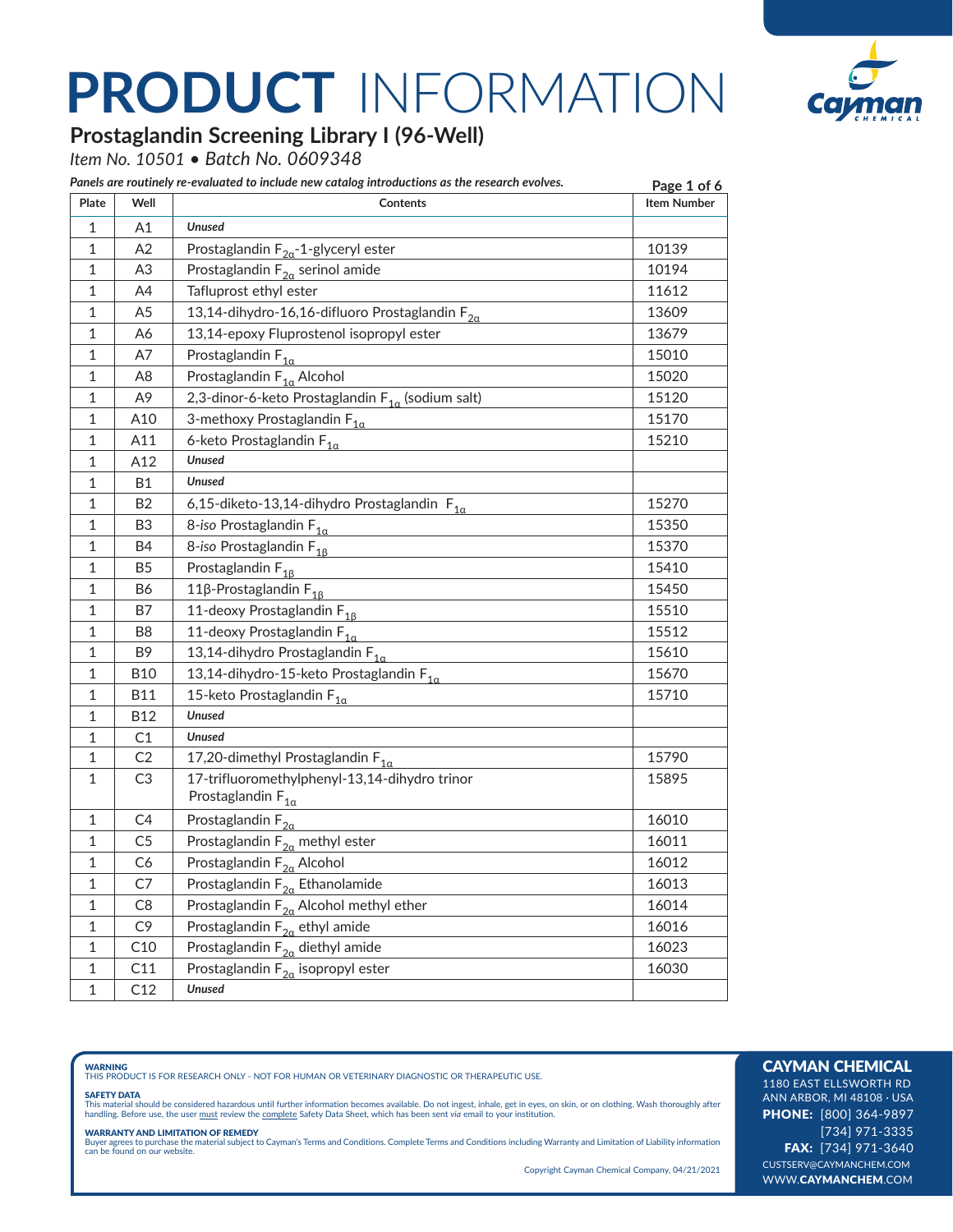

|              |                |                                                          | Page 2 of 6        |
|--------------|----------------|----------------------------------------------------------|--------------------|
| Plate        | Well           | Contents                                                 | <b>Item Number</b> |
| $\mathbf{1}$ | D <sub>1</sub> | <b>Unused</b>                                            |                    |
| $\mathbf{1}$ | D <sub>2</sub> | Prostaglandin $F_{2\alpha}$ dimethyl amide               | 16032              |
| 1            | D3             | Prostaglandin $F_{2a}$ dimethyl amine                    | 16033              |
| 1            | D4             | 5-trans Prostaglandin $F_{2\alpha}$                      | 16210              |
| 1            | D5             | 8-iso Prostaglandin $F_{2a}$                             | 16350              |
| 1            | D6             | 8-iso Prostaglandin F <sub>28</sub>                      | 16370              |
| 1            | D7             | 8-iso-15(R)-Prostaglandin $F_{2\alpha}$                  | 16395              |
| 1            | D <sub>8</sub> | Prostaglandin $F_{28}$                                   | 16410              |
| 1            | D <sub>9</sub> | 16,16-dimethyl Prostaglandin F <sub>28</sub>             | 16470              |
| 1            | D10            | 11-deoxy Prostaglandin $F_{2a}$                          | 16500              |
| 1            | D11            | 11-deoxy Prostaglandin F <sub>28</sub>                   | 16510              |
| 1            | D12            | <b>Unused</b>                                            |                    |
| 1            | E1             | <b>Unused</b>                                            |                    |
| 1            | E <sub>2</sub> | 11β-Prostaglandin $F_{2a}$                               | 16520              |
| 1            | E3             | $11\beta$ -Prostaglandin $F_{2\alpha}$ Ethanolamide      | 16522              |
| 1            | E4             | 13,14-dihydro Prostaglandin F <sub>2a</sub>              | 16660              |
| 1            | E <sub>5</sub> | 13,14-dihydro-15-keto Prostaglandin $F_{2a}$             | 16670              |
| 1            | E6             | 15-keto Prostaglandin $F_{2a}$                           | 16720              |
| 1            | E7             | 15(R)-15-methyl Prostaglandin $F_{2a}$                   | 16730              |
| $\mathbf{1}$ | E8             | 15(R)-15-methyl Prostaglandin $F_{2a}$ methyl ester      | 16734              |
| 1            | E9             | 15(R)-Prostaglandin $F_{2\alpha}$                        | 16740              |
| $\mathbf{1}$ | E10            | 15(S)-15-methyl Prostaglandin $F_{2\alpha}$              | 16743              |
| $\mathbf{1}$ | E11            | 15(S)-15-methyl Prostaglandin $F_{2\alpha}$ methyl ester | 16744              |
| 1            | E12            | <b>Unused</b>                                            |                    |
| 1            | F1             | <b>Unused</b>                                            |                    |
| 1            | F <sub>2</sub> | 16,16-dimethyl Prostaglandin $F_{2a}$                    | 16750              |
| 1            | F3             | 16-phenoxy tetranor Prostaglandin $F_{2a}$               | 16760              |
| $\mathbf{1}$ | F4             | (+)-Cloprostenol (sodium salt)                           | 16766              |
| $\mathbf{1}$ | F <sub>5</sub> | Fluprostenol                                             | 16768              |
| $\mathbf{1}$ | F6             | Fluprostenol isopropyl ester                             | 16769              |
| $\mathbf{1}$ | F7             | 5-trans Fluprostenol                                     | 16776              |
| 1            | F8             | 5-trans Fluprostenol isopropyl ester                     | 16777              |
| 1            | F9             | 15-keto Fluprostenol                                     | 16785              |
| 1            | F10            | 15-keto Fluprostenol isopropyl ester                     | 16786              |
| 1            | F11            | 15(S)-Fluprostenol                                       | 16787              |
| 1            | F12            | <b>Unused</b>                                            |                    |

### CAYMAN CHEMICAL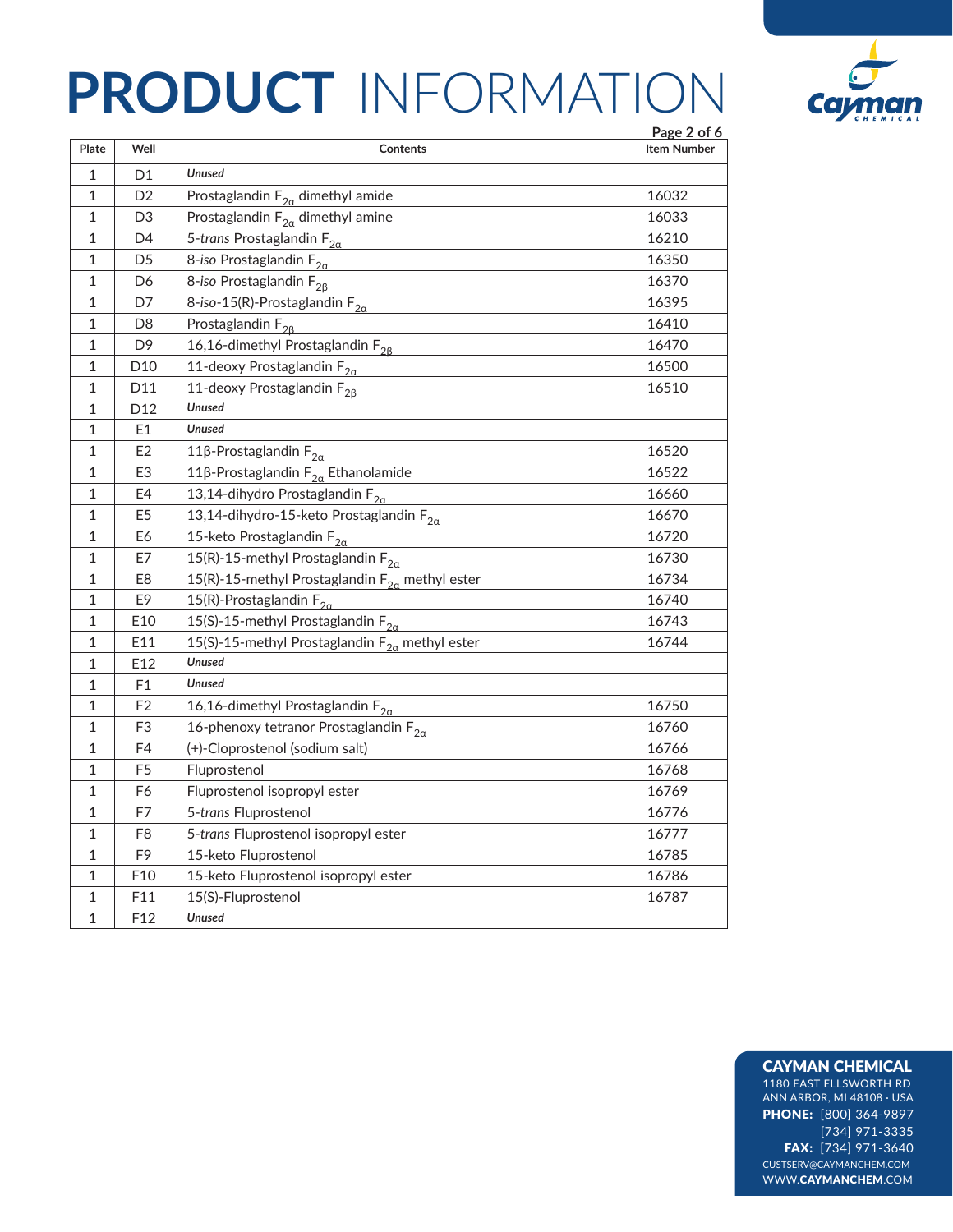

|                |                 | Page 3 of 6                                                                |                    |
|----------------|-----------------|----------------------------------------------------------------------------|--------------------|
| Plate          | Well            | Contents                                                                   | <b>Item Number</b> |
| 1              | G1              | <b>Unused</b>                                                              |                    |
| 1              | G <sub>2</sub>  | 15(S)-Fluprostenol isopropyl ester                                         | 16788              |
| 1              | G3              | 17-phenyl trinor Prostaglandin $F_{2a}$                                    | 16810              |
| 1              | G4              | Latanoprost (free acid)                                                    | 16811              |
| 1              | G5              | Latanoprost                                                                | 16812              |
| 1              | G6              | 5-trans Latanoprost                                                        | 16813              |
| 1              | G7              | 15(R)-17-phenyl trinor Prostaglandin $F_{2a}$                              | 16814              |
| 1              | G8              | 15-keto Latanoprost (free acid)                                            | 16815              |
| 1              | G9              | 15-keto Latanoprost                                                        | 16816              |
| 1              | G10             | 15-keto-17-phenyl trinor Prostaglandin $F_{2\alpha}$                       | 16817              |
| 1              | G11             | 15(S)-Latanoprost                                                          | 16818              |
| 1              | G12             | <b>Unused</b>                                                              |                    |
| 1              | H1              | <b>Unused</b>                                                              |                    |
| 1              | H <sub>2</sub>  | 17-phenyl trinor Prostaglandin $F_{2a}$ ethyl amide                        | 16820              |
| 1              | H <sub>3</sub>  | 17-phenyl trinor Prostaglandin $F_{2a}$ amide                              | 16821              |
| 1              | H4              | Latanoprost ethyl amide                                                    | 16822              |
| 1              | H <sub>5</sub>  | 17-phenyl trinor Prostaglandin F <sub>2q</sub> diethyl amide               | 16823              |
| 1              | H6              | 17-phenyl trinor Prostaglandin $F_{2\alpha}$ isopropyl ester               | 16824              |
| 1              | H7              | 15(R)-17-phenyl trinor Prostaglandin $F_{2\alpha}$ isopropyl<br>ester      | 16825              |
| 1              | H <sub>8</sub>  | 17-trifluoromethylphenyl trinor Prostaglandin $F_{2a}$                     | 16890              |
| 1              | H <sub>9</sub>  | 17-trifluoromethylphenyl-13,14-dihydro trinor<br>Prostaglandin $F_{2a}$    | 16895              |
| 1              | H10             | 20-ethyl Prostaglandin $F_{2a}$                                            | 16940              |
| 1              | H11             | 15-keto Cloprostenol isopropyl ester                                       | 24929              |
| 1              | H <sub>12</sub> | <b>Unused</b>                                                              |                    |
| $\overline{2}$ | Α1              | <b>Unused</b>                                                              |                    |
| 2              | A2              | (+)-5-trans Cloprostenol isopropyl ester                                   | 24930              |
| $\overline{2}$ | A <sub>3</sub>  | 17-phenyl trinor Prostaglandin $F_{2a}$ dimethyl amide                     | 25241              |
| 2              | A4              | 17-phenyl trinor Prostaglandin $F_{2a}$ isopropyl<br>amide                 | 25242              |
| 2              | A <sub>5</sub>  | Latanoprost amide                                                          | 25245              |
| 2              | A6              | Latanoprost dimethyl amide                                                 | 25247              |
| 2              | A7              | 1a-monohomo-17-phenyl trinor Prostaglandin $F_{2a}$                        | 25392              |
| $\overline{2}$ | A8              | 17-phenyl trinor Prostaglandin F <sub>2a</sub> glycinamide                 | 25470              |
| $\overline{2}$ | A <sub>9</sub>  | 17-phenyl trinor Prostaglandin F <sub>2a</sub> glycinamide<br>methyl ester | 25471              |
| $\overline{2}$ | A10             | 15(R)-Prostaglandin $F_{1\alpha}$                                          | 29549              |
| $\overline{2}$ | A11             | 17-phenyl trinor Prostaglandin $F_{2a}$ cyclohexyl amide                   | 9000686            |
| $\overline{2}$ | A12             | <b>Unused</b>                                                              |                    |

#### CAYMAN CHEMICAL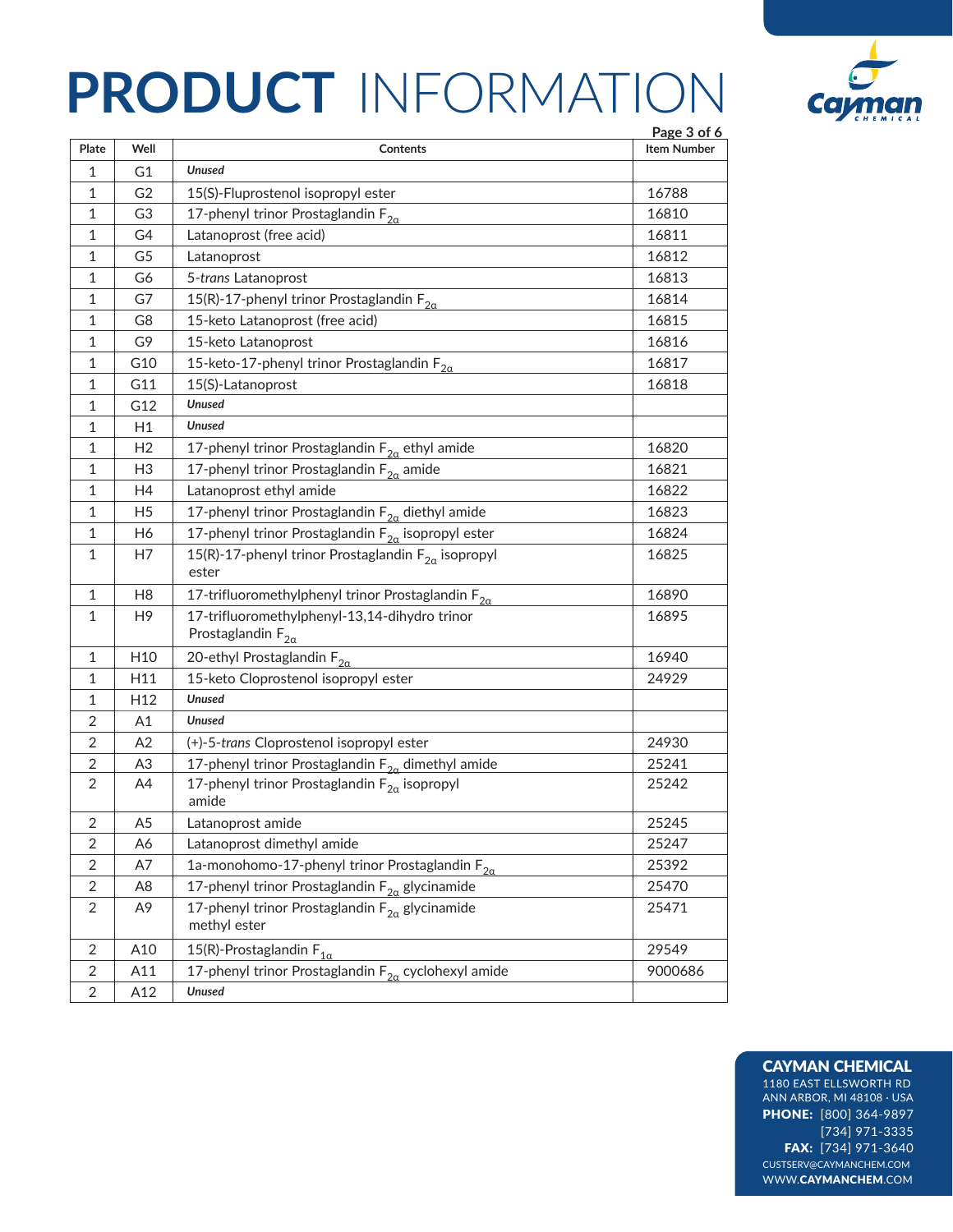

| Plate          | Well            | Contents                                                                       | Page 4 of 6<br><b>Item Number</b> |  |
|----------------|-----------------|--------------------------------------------------------------------------------|-----------------------------------|--|
| 2              | <b>B1</b>       | <b>Unused</b>                                                                  |                                   |  |
| 2              | B <sub>2</sub>  | Tafluprost ethyl amide                                                         | 9000843                           |  |
| $\overline{2}$ | B3              | Fluprostenol serinol amide                                                     | 10004236                          |  |
| 2              | B4              | 17-phenyl trinor Prostaglandin $F_{2a}$ serinol amide                          | 10004237                          |  |
| 2              | B <sub>5</sub>  | (+)-5-trans Cloprostenol                                                       | 10004970                          |  |
| 2              | Β6              | Tafluprost (free acid)                                                         | 10005439                          |  |
| 2              | Β7              | Tafluprost                                                                     | 10005440                          |  |
| 2              | B8              | 8-iso Prostaglandin $F_{2a}$ Ethanolamide                                      | 10005764                          |  |
| 2              | B9              | ent-Prostaglandin $F_{2a}$                                                     | 10008122                          |  |
| 2              | <b>B10</b>      | 15(R)-17-phenyl trinor Prostaglandin $F_{2\alpha}$ ethyl amide                 | 10008127                          |  |
| 2              | <b>B11</b>      | 5-trans-17-phenyl trinor Prostaglandin $F_{2a}$ ethyl amide                    | 10008132                          |  |
| 2              | <b>B12</b>      | <b>Unused</b>                                                                  |                                   |  |
| 2              | C1              | <b>Unused</b>                                                                  |                                   |  |
| $\overline{2}$ | C <sub>2</sub>  | 8-iso-17-phenyl trinor Prostaglandin $F_{2a}$                                  | 10008435                          |  |
| $\overline{2}$ | C3              | 8-iso-17-phenyl trinor Prostaglandin F <sub>28</sub>                           | 10008436                          |  |
| 2              | C4              | 8-iso-15-keto Prostaglandin F <sub>28</sub><br>10008539                        |                                   |  |
| 2              | C5              | 16-phenoxy Prostaglandin $\mathsf{F}_{2\alpha}$ ethyl amide                    | 10009875                          |  |
| 2              | C6              | (+)-Cloprostenol isopropyl ester<br>10010016                                   |                                   |  |
| 2              | C7              | 17-trifluoromethylphenyl trinor Prostaglandin $F_{2\alpha}$<br>ethyl amide     | 10010061                          |  |
| 2              | C <sub>8</sub>  | 17-trifluoromethylphenyl trinor Prostaglandin $F_{2\alpha}$<br>isopropyl ester | 10010062                          |  |
| $\overline{2}$ | C <sub>9</sub>  | 16-phenoxy tetranor Prostaglandin $F_{2\alpha}$ methyl ester                   | 10010102                          |  |
| 2              | C10             | 16-phenoxy tetranor Prostaglandin $F_{2a}$ isopropyl ester                     | 10010103                          |  |
| 2              | C11             | 17-phenyl trinor Prostaglandin $F_{2\alpha}$ methyl ester                      | 10010110                          |  |
| $\overline{2}$ | C12             | <b>Unused</b>                                                                  |                                   |  |
| $\overline{2}$ | D1              | <b>Unused</b>                                                                  |                                   |  |
| 2              | D2              | 17-trifluoromethylphenyl trinor Prostaglandin $F_{2\alpha}$<br>methyl ester    | 10010111                          |  |
| 2              | D <sub>3</sub>  | (+)-Cloprostenol methyl ester                                                  | 10010115                          |  |
| 2              | D4              | Fluprostenol methyl ester                                                      | 10010151                          |  |
| 2              | D <sub>5</sub>  | 17-phenyl trinor Prostaglandin $F_{2a}$ methyl amide<br>10010351               |                                   |  |
| 2              | D6              | 15-keto-17-phenyl trinor Prostaglandin $F_{2a}$ ethyl<br>amide                 | 10010405                          |  |
| $\overline{2}$ | D7              | Fluprostenol methyl amide                                                      | 10010406                          |  |
| 2              | D8              | (+)-Cloprostenol methyl amide<br>10010495                                      |                                   |  |
| $\overline{2}$ | D9              | 16-phenoxy tetranor Prostaglandin $F_{2a}$ methyl amide<br>10010562            |                                   |  |
| 2              | D <sub>10</sub> | 17-phenyl trinor Prostaglandin $F_{2\alpha}$ cyclopropyl amide                 | 10010605                          |  |
| $\overline{2}$ | D11             | 17-phenoxy trinor Prostaglandin $F_{2\alpha}$ isopropyl ester<br>10010723      |                                   |  |
| $\overline{2}$ | D12             | <b>Unused</b>                                                                  |                                   |  |

#### CAYMAN CHEMICAL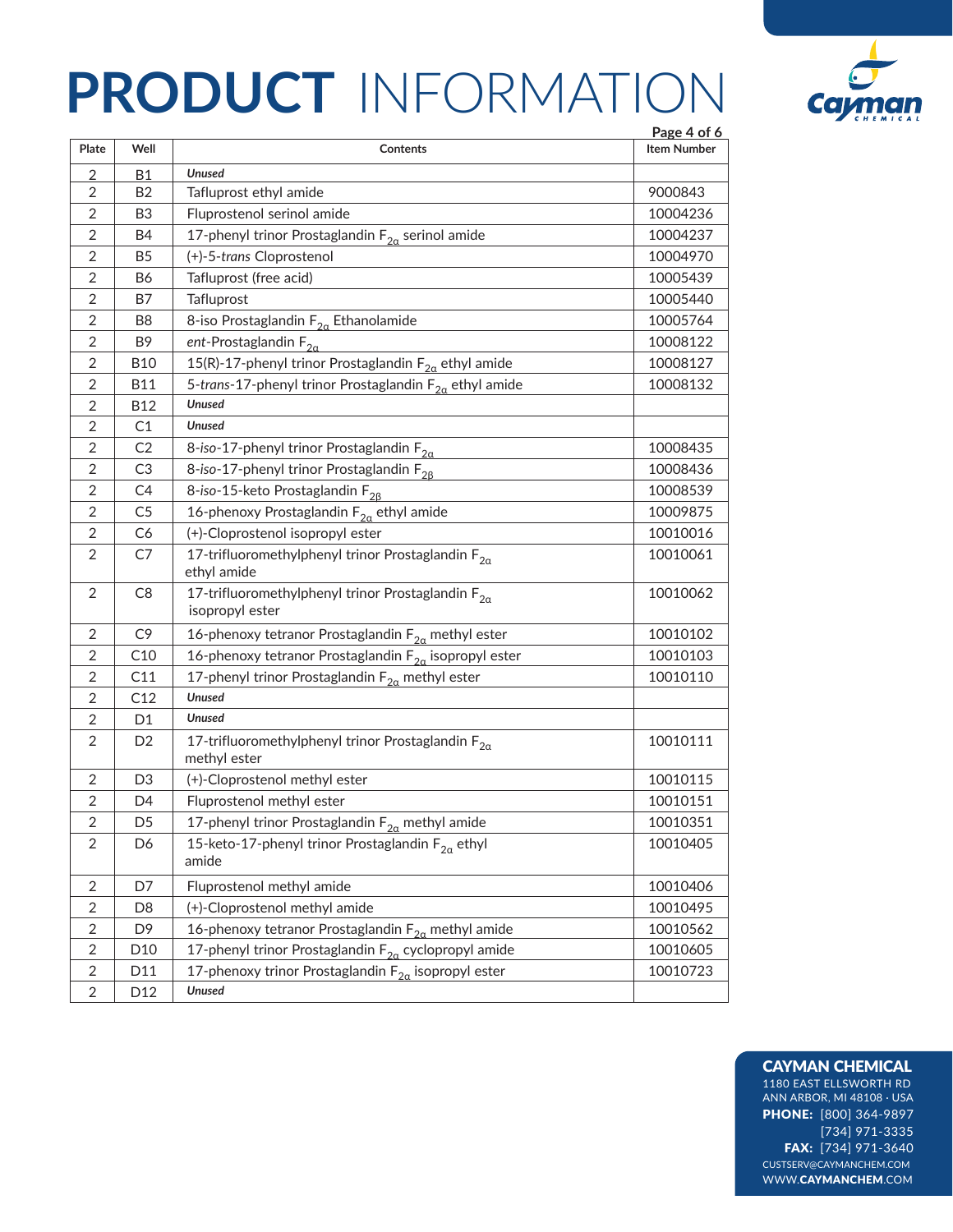

|                |                 |                                                                          | Page 5 of 6        |
|----------------|-----------------|--------------------------------------------------------------------------|--------------------|
| Plate          | Well            | <b>Contents</b>                                                          | <b>Item Number</b> |
| $\overline{2}$ | E <sub>1</sub>  | <b>Unused</b>                                                            |                    |
| 2              | E <sub>2</sub>  | 17-phenoxy trinor Prostaglandin $F_{2\alpha}$ ethyl amide                | 10010742           |
| $\overline{2}$ | E <sub>3</sub>  | 17-phenyl trinor Prostaglandin $F_{2\alpha}$ cyclopropyl<br>methyl amide | 10010810           |
| $\overline{2}$ | E4              | 17-phenoxy trinor Prostaglandin $F_{2a}$                                 | 10010839           |
| $\overline{2}$ | E <sub>5</sub>  | <b>Unused</b>                                                            |                    |
| $\overline{2}$ | E6              | <b>Unused</b>                                                            |                    |
| $\overline{2}$ | E7              | <b>Unused</b>                                                            |                    |
| $\overline{2}$ | E8              | <b>Unused</b>                                                            |                    |
| 2              | E9              | <b>Unused</b>                                                            |                    |
| $\overline{2}$ | E10             | <b>Unused</b>                                                            |                    |
| $\overline{2}$ | E11             | <b>Unused</b>                                                            |                    |
| $\overline{2}$ | E12             | <b>Unused</b>                                                            |                    |
| $\overline{2}$ | F1              | <b>Unused</b>                                                            |                    |
| $\overline{2}$ | F <sub>2</sub>  | <b>Unused</b>                                                            |                    |
| $\overline{2}$ | F <sub>3</sub>  | <b>Unused</b>                                                            |                    |
| 2              | F4              | <b>Unused</b>                                                            |                    |
| $\overline{2}$ | F <sub>5</sub>  | <b>Unused</b>                                                            |                    |
| 2              | F6              | <b>Unused</b>                                                            |                    |
| $\overline{2}$ | F7              | <b>Unused</b>                                                            |                    |
| $\overline{2}$ | F <sub>8</sub>  | <b>Unused</b>                                                            |                    |
| $\overline{2}$ | F <sub>9</sub>  | <b>Unused</b>                                                            |                    |
| $\overline{2}$ | F10             | <b>Unused</b>                                                            |                    |
| $\overline{2}$ | F11             | <b>Unused</b>                                                            |                    |
| $\overline{2}$ | F <sub>12</sub> | <b>Unused</b>                                                            |                    |
| $\overline{2}$ | G <sub>1</sub>  | <b>Unused</b>                                                            |                    |
| $\overline{2}$ | G <sub>2</sub>  | <b>Unused</b>                                                            |                    |
| $\overline{2}$ | G <sub>3</sub>  | <b>Unused</b>                                                            |                    |
| $\overline{2}$ | G4              | <b>Unused</b>                                                            |                    |
| $\overline{2}$ | G5              | <b>Unused</b>                                                            |                    |
| $\sqrt{2}$     | G6              | Unused                                                                   |                    |
| $\overline{c}$ | G7              | Unused                                                                   |                    |
| $\overline{2}$ | G8              | <b>Unused</b>                                                            |                    |
| $\overline{2}$ | G9              | Unused                                                                   |                    |
| $\overline{2}$ | G10             | <b>Unused</b>                                                            |                    |
| $\overline{2}$ | G11             | <b>Unused</b>                                                            |                    |
| $\overline{2}$ | G12             | <b>Unused</b>                                                            |                    |

### CAYMAN CHEMICAL